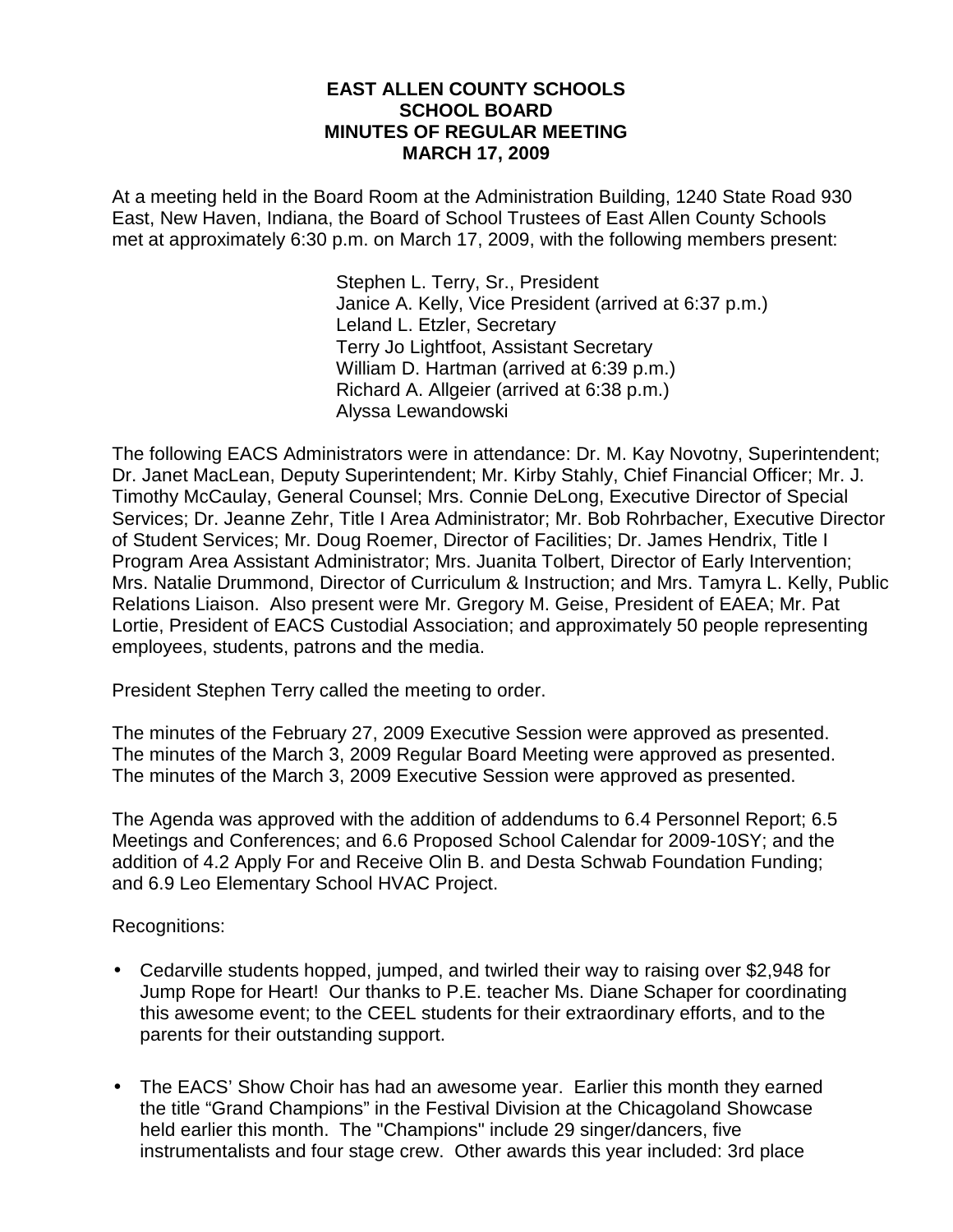(small division) at the Northrop Show Choir Competition; 2nd place (small division) at the DeKalb High School Invitational; and Grand Champions (small division) at the Franklin Central Show Choir Competition.

• At the recent District 3 FFA Annual Convention, Woodlan Jr./Sr. High School Ag teacher and FFA Advisor Mr. Richard Grubaugh was nominated by his peers to represent District 3 as the "Outstanding Teacher". He will be recognized at the Indiana Ag Teacher Workshop in June and will represent Indiana for the award.

## Spotlights on Education:

## "Building Feasibility Study Update"

Mr. Dana Wannemacher, of Barton-Coe-Vilamaa, presented the results of the feasibility study of East Allen County Schools' buildings. The presentation focused on how the study was conducted, observations from the study, recommendations for each building, and possible building changes. Mr. Wannemacher fielded questions from the Board.

At the April  $7<sup>th</sup>$  Work Session, the Board will discuss what the District's priorities are and the next steps to take in light of the Feasibility Study results. Dr. Novotny will provide points of discussion to the Board before the next meeting.

## "School Safety and Security"

Mr. Bob Rohrbacher, Executive Director of Student Services, presented an overview of the physical and behavioral practices that have been developed to protect the staff and students of East Allen County Schools.

## **Section 2.0 Discussion Items**

## Agenda Item 2.1 General Fund Cost Reductions 2009-10SY

 For the audience's sake, Dr. Novotny gave an overview of the 6-month process involved in determining the proposed cost reductions which the Board is considering. Board discussion followed.

## Agenda Item 2.2 Open Discussion of Issues of Interest to the Board

Mrs. Lightfoot will contact The Crossing, an alternative education program, to see if they can give a presentation to the Board at the April  $7<sup>th</sup>$  Work Session.

## **Section 3.0 Public Expressions**

Mr. Don Rekeweg, a Woodburn patron and parent; former Woodlan Jr./Sr. High School teacher and FFA advisor Mr. Ron Hefty; and patron Mr. Jason Edwards and former WOHS student Chelsie Werling, expressed their concern and dismay for the proposed cuts for vocational extended contracts. Prince Chapman Academy parent Bernetta Mosely expressed her concern for any cuts that may affect the Harding attendance area schools.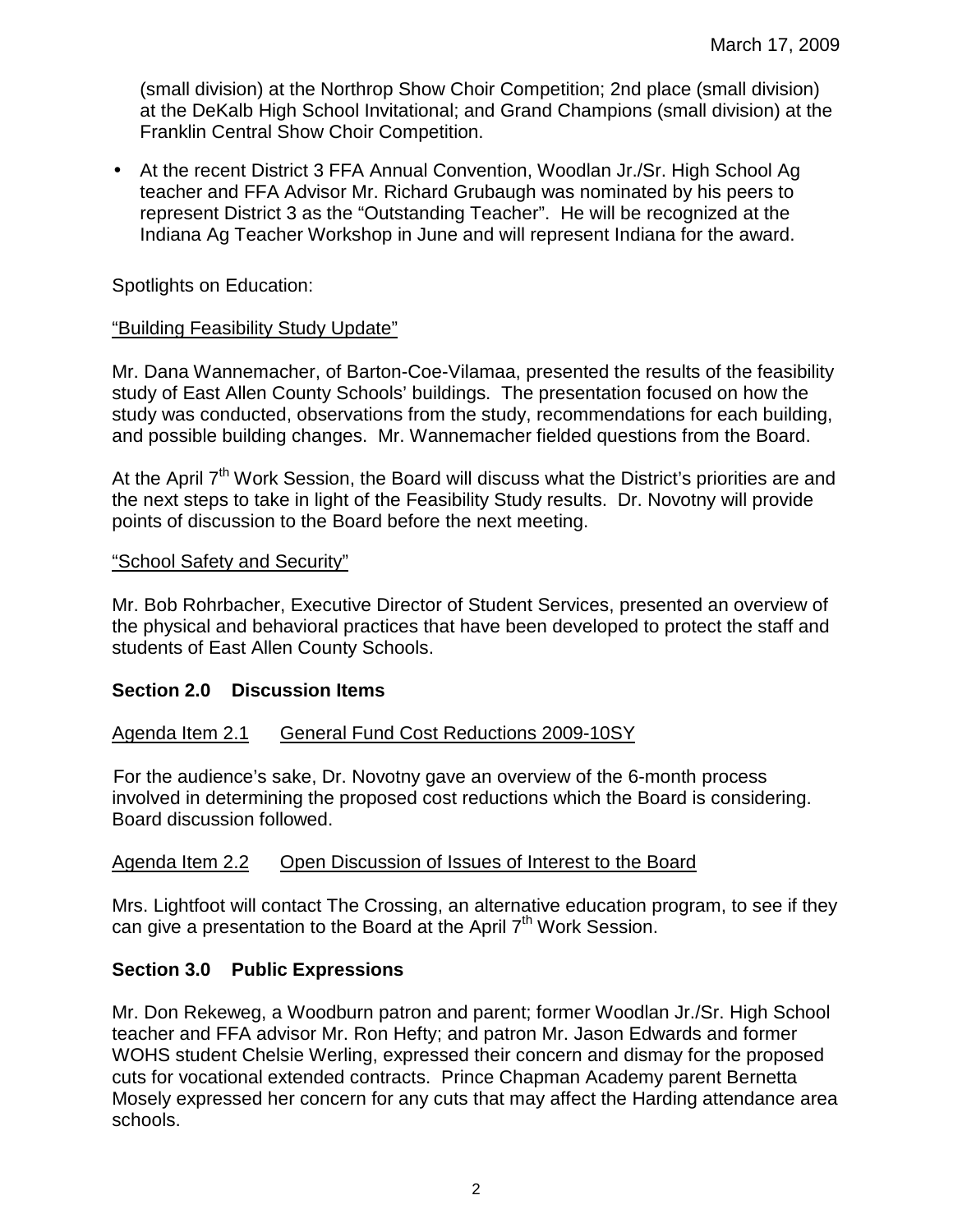# **Section 4.0 Information Items**

Regarding the proposed school calendar for 2009-10, pending the review of information received from State Superintendent Tony Bennett this afternoon, the professional development days that have been built in the calendar may need to be amended at a later time.

Apply For and Receive Olin B. and Desta Schwab Foundation Funding – Given as information, formal action is recommended for the April  $7<sup>th</sup>$  Board meeting.

The monthly Financial Status Report of the General Fund and Transportation Fund, along with the Financial Report, and the Food Service Activity Report were provided to the Board.

## **Section 5.0 Action Item**

### Agenda Item 5.1 General Fund Cost Reductions 2009-10SY

Mrs. Lightfoot moved to approve the proposed cost reductions as presented. Mr. Hartman seconded the motion. Discussion followed. Mr. Allgeier moved to amend the motion asking that the vocational extended contracts be tabled until the next regular meeting. Ms. Lewandowski seconded the motion. Further discussion followed. A vote was taken on the amended motion and it failed 2-5, with Mr. Allgeier and Ms. Lewandowski voting for the amended motion. The original motion was then voted on, and it passed 5-2, with Mr. Allgeier and Ms. Lewandowski opposed (see Exhibit A, incorporated herein).

## **Section 6.0 Consent Items**

Vice President Kelly moved to approve the consent items with addendums as presented. Secretary Etzler seconded the motion and it passed unanimously. The following consent items were approved:

- 6.1 Approval of payroll claims for the payroll period ending January 30, 2009 in the amount of \$2,071,301.49; for the payroll period ending February 13, 2009 in the amount of \$2,095,552.33; and for the payroll period ending February 27, 2009 in the amount of \$2,102,646.53.
- 6.2 Approval of vendor claims: 250508-250521, 250757-250769, 250826-251109; manual checks 5488-5495, 17601-17604; and electronic transfers, 020509, 021109, 021309, 021709, 022509, 000946-000965, 000967, and check #875126, totaling \$3,722,647.00.
- 6.3 Approval to the EACS Title I Department to accept a donation/gift of 300+ pairs of gloves, mittens, and scarves, with an approximate retail value of \$600.00, from Plymouth Congregational Church, for Southwick and Village Elementary School students.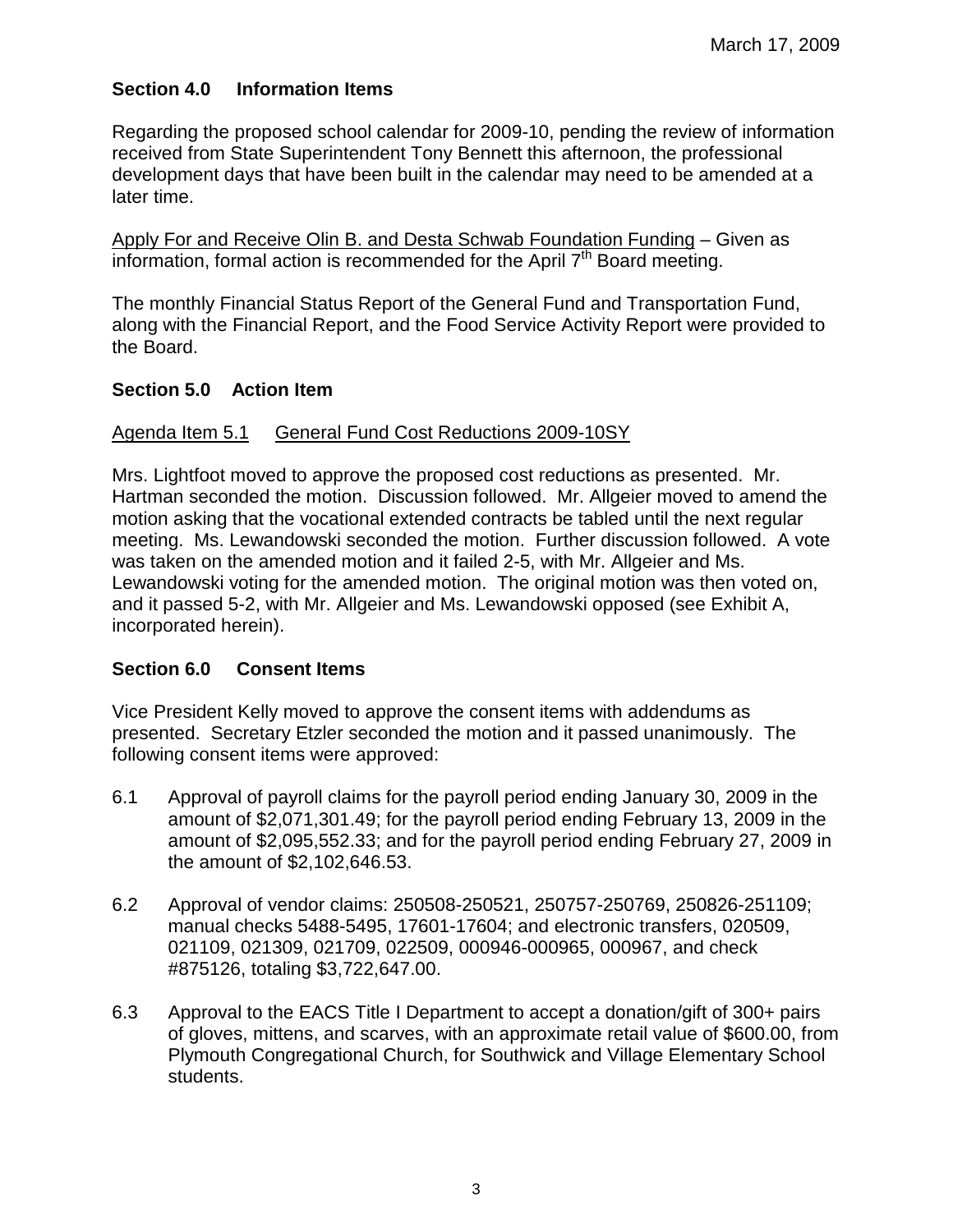Approval to Leo Elementary School to accept a donation in the amount of \$450.00 from Grabill Bank. As specified, these funds will be used for purchasing items for their Music and Art programs.

 Approval to EACS to accept an anonymous donation in the amount of \$1,500.00. As specified, these funds will be used for the Bike Safety program in Title I Schools.

 Approval to New Haven Middle School to accept a donation in the amount of \$36.19 from Target's "Take Charge of Education" program. Funds will be deposited in the Student Activities fund.

 Approval to Leo Jr./Sr. High School to accept a donation in the amount of \$795.47 from Target's "Take Charge of Education" program.

6.4 Approval to extend offer of employment to Ms. Barbara Radebaugh, as a full-time ESL teacher at Paul Harding High School, effective April 6, 2009, for the remainder of the 2008-09 school year.

 Acceptance of resignation of Mrs. G. Marlene Trabel, food service employee at New Haven Middle School, effective March 4, 2009.

 Acceptance of retirement and termination of employment of Mrs. Christine Bultemeier, teacher at Heritage Jr./Sr. High School, effective at the end of the 2008-09 school year.

 Acceptance of retirement and termination of employment of Mr. Daniel Shaw, teacher at Paul Harding High School, effective at the end of the 2008-09 school year.

Acceptance of retirement and termination of employment of Mr. Keith Guenin, head custodian at Heritage Jr./Sr. High School, effective August 31, 2009.

Acceptance of retirement and termination of employment of Mrs. Lynn Riley, secretary at Hoagland Elementary School, effective at the end of the 2008-09 school year.

 Approval of FMLA leave of absence to Mrs. Cortney Kortenber, teacher at Southwick Elementary School, effective March 27, 2009 for the remainder of the 2008-09 school year.

Approval of extension to medical leave of absence to Mrs. Janice Alvarez, paraprofessional at New Haven High School, from March 24, 2009 through January 27, 2010.

Approval of extension of leave of absence to Ms. Deborah Kienzle, teacher at Woodlan Jr./Sr. High School, effective for the 2009-10 school year. Mrs. Kienzle is requesting the leave extension to teach an additional year on the island of Kwajalein.

6.5 Approval of Meetings and Conferences (see Exhibit B, incorporated herein).